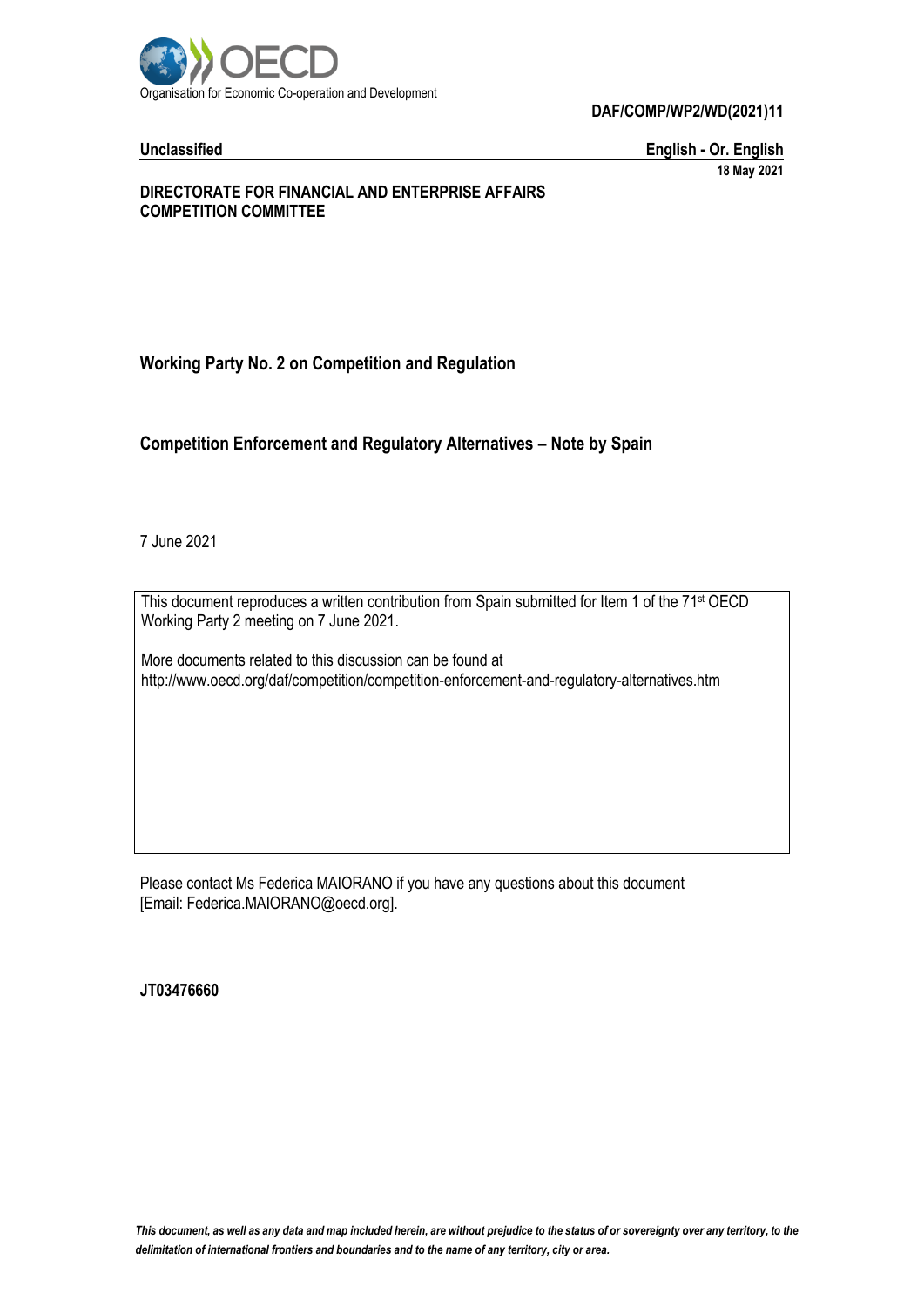# *Spain*

1. This contribution by the Spain's National Commission for Markets and Competition<sup>1</sup> (CNMC) addresses the subject of the roundtable on the "Competition Enforcement and Regulatory Alternatives", to be held in the June 2021 meeting of the Working Party No.2 on Competition and Regulation (WP2).

2. It is structured as follows. The first section addresses the institutional design of the CNMC addresses the interaction between competition and regulation. The second section deals with competition enforcement in regulated sectors. The third section analyses the interplay between competition advocacy and regulation. The four section describes new issues and debates that have arisen due to developments in digital markets. The fifth and last section concludes with the main takeaways.

## **1. Institutional design of the CNMC**

3. The CNMC combines sectoral regulation and supervision (of telecommunications and media, energy, transport and postal services) with the horizontal application of competition policy (both advocacy and enforcement). This model may exhibit several advantages.

- The synergies between regulation and competition can be better exploited<sup>2</sup>. Some authors say that these synergies come at the expense of losing specialization but that is a matter of model design. The CNMC tries to address this issue in two ways<sup>3</sup>:
	- o Sectoral regulators and competition advocacy and enforcement remain different divisions to preserve the staff's specialization. But, at the same time, the internal coordination allows mutual learning. Sectoral divisions incorporate competition assessment and culture to appropriately design regulations. While competition departments learn to better analyse efficiencies in these sectors.
	- o The Board of CNMC is also composed of two different Chambers for competition and regulation, to preserve Board Members' specialization. At the same time, each Chamber must submit a report to the other Chamber when dealing with a subject that can have relevance in both areas (cross reports). And the Board meets in Plenary sessions to discuss significant issues (from the point

<sup>&</sup>lt;sup>1</sup> This contribution has been prepared by the staff of the CNMC and shall not be regarded as the official position of the CNMC unless it refers to CNMC approved documents. Part of the knowledge used to prepare this submission relies on the analysis carried out in the [CNMC's market study on](https://www.cnmc.es/sites/default/files/editor_contenidos/Notas%20de%20prensa/2019/20190425_NP%20Inicio%20Estudio%20Publicidad%20Online_EN.pdf)  [online advertising](https://www.cnmc.es/sites/default/files/editor_contenidos/Notas%20de%20prensa/2019/20190425_NP%20Inicio%20Estudio%20Publicidad%20Online_EN.pdf) which had not yet been approved when preparing this contribution (although it was planned to be published shortly and therefore it could have been released at the date of publication of this contribution). Therefore, views expressed in this contribution related to digital issues are preliminary and do not necessarily reflect CNMC's official views.

 $2$  CNMC (2019), Contribution to the OECD Roundtable on Independent sector regulators and competition. (p. 5-6)

https://one.oecd.org/document/DAF/COMP/WP2/WD(2019)30/en/pdf

<sup>&</sup>lt;sup>3</sup> CNMC (2014), Contribution to the OECD Roundtable on Changes in Institutional Design of Competition Authorities. (p. 5-6)

[http://www.oecd.org/officialdocuments/displaydocument/?cote=DAF/COMP/WD\(2014\)103&docl](http://www.oecd.org/officialdocuments/displaydocument/?cote=DAF/COMP/WD(2014)103&doclanguage=en) [anguage=en](http://www.oecd.org/officialdocuments/displaydocument/?cote=DAF/COMP/WD(2014)103&doclanguage=en)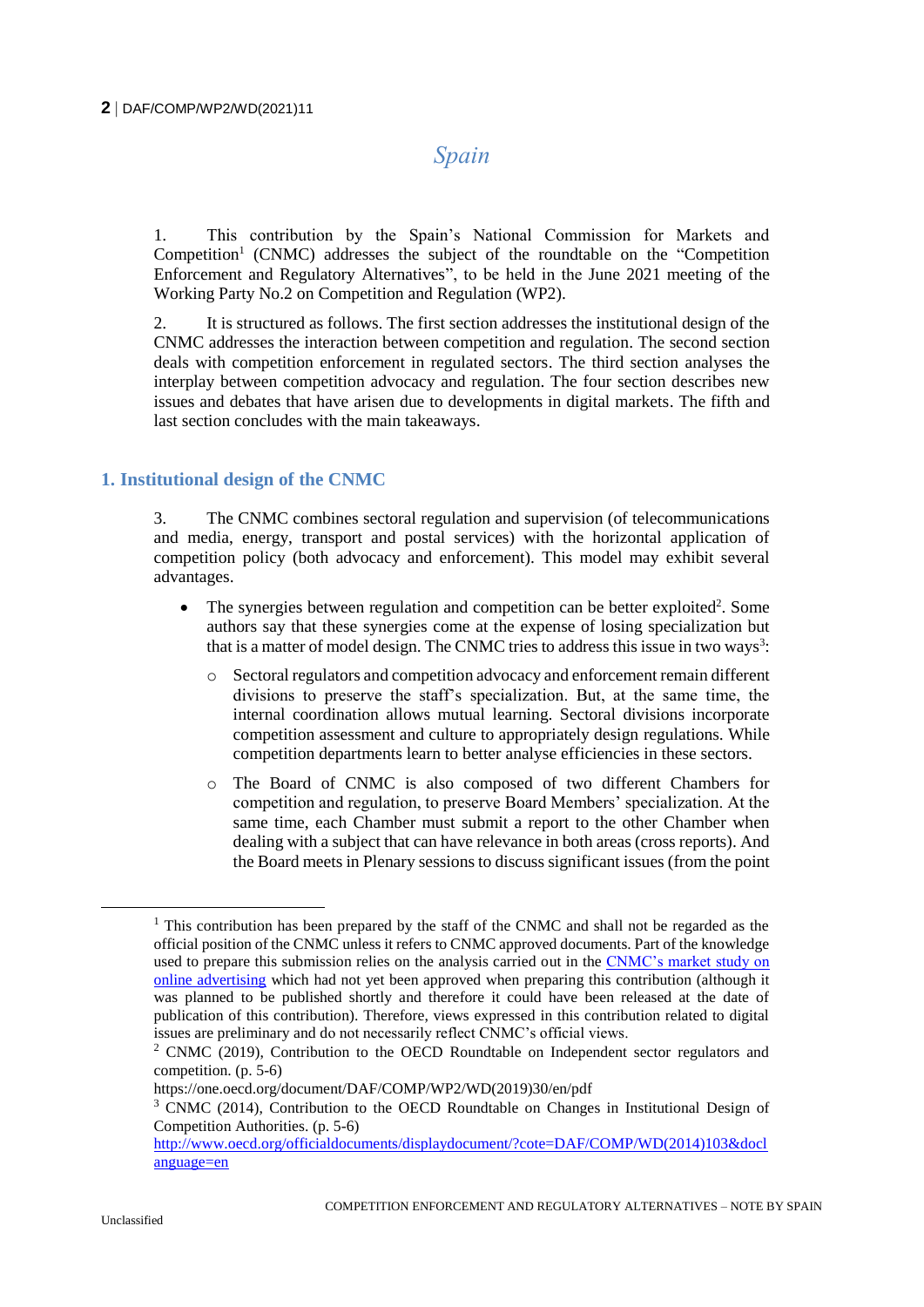of view of both competition and regulation). These safeguards are relevant regarding not only synergies but also consistency (as we shall see below).

- The consistency of some decisions is enhanced<sup>4</sup>. Some authors say that an integrated institution faces conflicting objectives but this would rather be an advantage. When separated, Competition Agencies and Sectoral Regulators can reach different conclusions, leading not only to a legitimacy clash (both types of institutions are independent and technically prepared to carry out a valid assessment of an economic issue) but also to legal uncertainties. Meanwhile, reaching a single decision (integrating regulatory and competition concerns) gives market operators some certainty in a sector where investment and innovation need clear and predictable signals. In this regard, the reduction of regulatory bodies can increase the coherence of policy decisions (apart from other tangential issues such as operational savings).
- The ability to respond to current challenges is strengthened<sup>5</sup>. More than two decades after the start of the liberalization, regulated activities are featured by more competition after years of market entry. Therefore, competition issues (analysis of conducts, mergers…) gain relevance in these sectors.
- Regulatory capture can be reduced even further<sup>6</sup>. Even if sector regulators are politically independent they remain vulnerable to private lobbies. Horizontal institutions minimize that risk of alignment with specific sectoral interests.

4. The experience of these last years has shown that synergies are indeed possible and we have benefited from the advantages of a single agency. It is feasible to find common concerns and points of view in all regulated markets, even if the sectors are totally different. Third-party access to essential facilities, for example, may be one of the keys for the liberalization process in network sectors, and the passenger railway transport (currently in liberalization) can benefit from the experience of the energy or telecom sector. This is the reason why several working groups focusing on the digital economy, sustainability, railway and energy and innovation have been recently set up within the CNMC.

https://one.oecd.org/document/DAF/COMP/WP2/WD(2019)30/en/pdf

[http://www.oecd.org/officialdocuments/displaydocument/?cote=DAF/COMP/WD\(2014\)103&docl](http://www.oecd.org/officialdocuments/displaydocument/?cote=DAF/COMP/WD(2014)103&doclanguage=en) [anguage=en](http://www.oecd.org/officialdocuments/displaydocument/?cote=DAF/COMP/WD(2014)103&doclanguage=en)

<sup>4</sup> CNMC (2019), Contribution to the OECD Roundtable on Independent sector regulators and competition. (p. 6)

CNMC (2014), Contribution to the OECD Roundtable on Changes in Institutional Design of Competition Authorities. (p. 4)

[http://www.oecd.org/officialdocuments/displaydocument/?cote=DAF/COMP/WD\(2014\)103&docl](http://www.oecd.org/officialdocuments/displaydocument/?cote=DAF/COMP/WD(2014)103&doclanguage=en) [anguage=en](http://www.oecd.org/officialdocuments/displaydocument/?cote=DAF/COMP/WD(2014)103&doclanguage=en)

<sup>&</sup>lt;sup>5</sup> CNMC (2014), Contribution to the OECD Roundtable on Changes in Institutional Design of Competition Authorities. (p. 4)

 $6$  CNMC (2019), Contribution to the OECD Roundtable on Independent sector regulators and competition. (p. 6)

https://one.oecd.org/document/DAF/COMP/WP2/WD(2019)30/en/pdf

CNMC (2014), Contribution to the OECD Roundtable on Changes in Institutional Design of Competition Authorities. (p. 4)

[http://www.oecd.org/officialdocuments/displaydocument/?cote=DAF/COMP/WD\(2014\)103&docl](http://www.oecd.org/officialdocuments/displaydocument/?cote=DAF/COMP/WD(2014)103&doclanguage=en) [anguage=en](http://www.oecd.org/officialdocuments/displaydocument/?cote=DAF/COMP/WD(2014)103&doclanguage=en)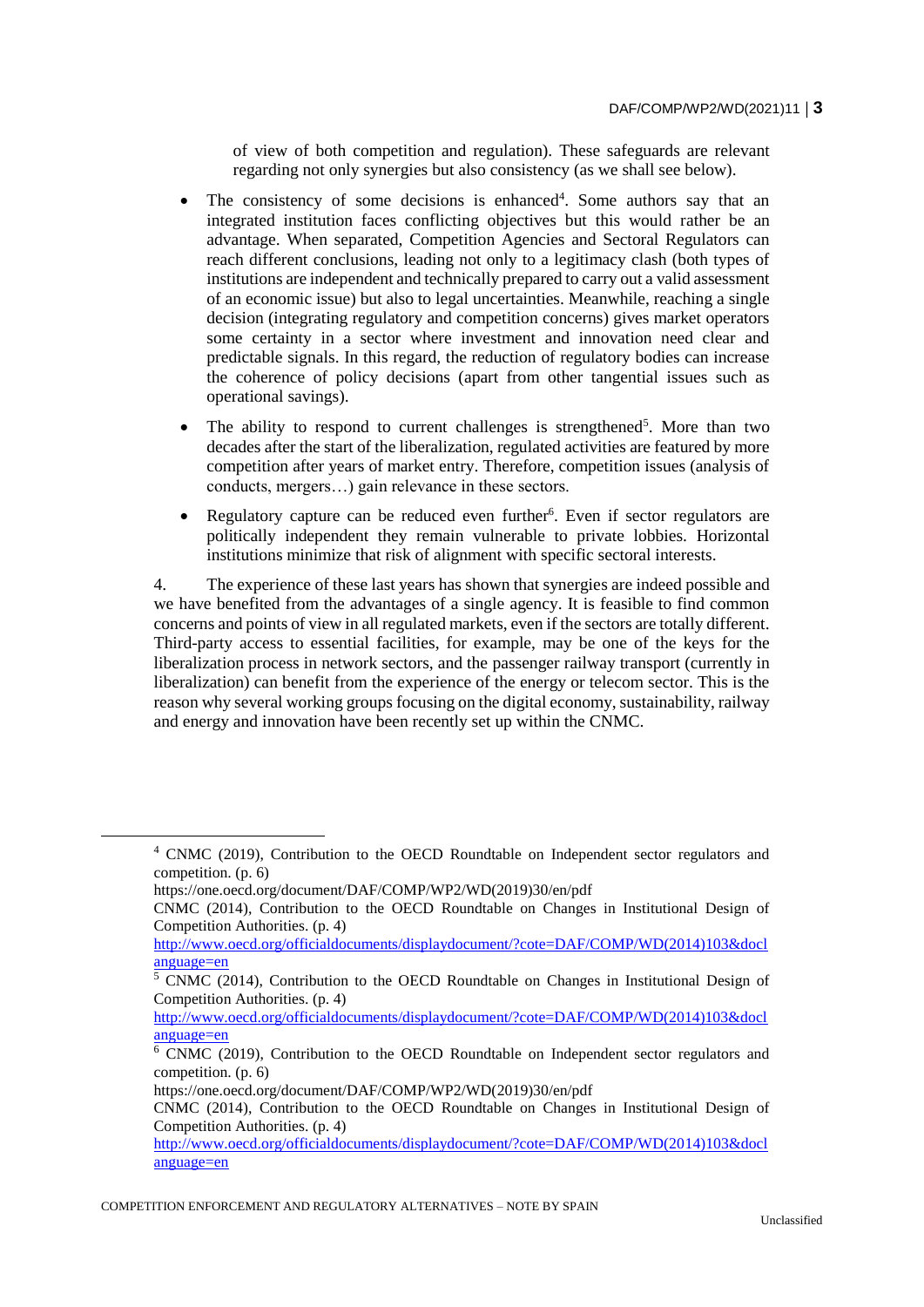## **2. Competition enforcement in regulated sectors**

5. The institutional design of the CNMC, as a unique organism, greatly facilitates the competition enforcement in regulated sectors. Before the creation of the CNMC, the legislation foresaw mandatory meetings and reports between the regulators and the competition authority. However, if existing synergies are successfully achieved, the integrated model can be more effective than simple coordination between regulators.

6. In addition to consistency of decisions, the integrated model can bring synergies for competition enforcement in the form of improved access to information, better regulation and enhanced ex officio detection of anticompetitive behaviors in regulated sectors.

7. Some recent and illustrative examples about the advantages of the integrated model will be described below for each of the sectors regulated by the CNMC. The coordination among the Competition Directorate and the rest of the sectoral Directorates is currently intense and fruitful and all of us take advantage from the experience and knowledge of the other areas.

8. On one hand, the Competition Directorate and the Telecom&Audiovisual Directorate are working together to align their respective test methodologies in the telecommunication sector. On the other hand, infringement cases carried out against the state-owned postal company -Correos- by both the Competition Directorate and the Transport & Postal Directorate are being carefully coordinated to ensure consistency. Moreover, some complaints received by the Energy Directorate have allowed the Competition Directorate to open formal investigations.

## **2.1. Telecommunications and media**

9. Telefónica is an ex-incumbent operator subject to ex-ante regulation on the electronic communications sector. The CNMC, in its role as National Regulatory Agency imposed on Telefónica a number of remedies on the wholesale broadband markets at a fixed location, given its significant market power in those cases where competition law remedies are not sufficient to address the problem to date. Although no cost orientation was imposed on prices for regulated wholesale fixed broadband (FBB) services, they are subject to an *ex-ante* economic replicability test (ERT) for FBB flagship products and bundles (on the basis of the Commission Recommendation 2013/466/EU).

10. On the other hand, as a result of the 100% control by Telefónica in 2015 of DTS<sup>7</sup> (an operator offering pay-TV services on its satellite platform DTH), the CNMC (in its role as NCA) cleared the merger based on commitments offered by Telefónica (for five years, extended three more years) given Telefónica's strengthened position in the pay-TV and audiovisual content acquisition markets and the potential leverage onto fixed and mobile communications markets. Telefónica's commitments included the publication of a wholesale offer with premium channels, whose wholesale prices must allow replicability of Telefónica's retail offers (most important retail offers with premium pay-TV channels are bundled with electronic communications services and FBB). The verification of this commitment relays basically on an expost replicability test which must be based on European Commission and NCAs precedents on margin squeeze analysis.

11. Although the replicability methodology under the commitments is based on similar principles to those of the exante ERT, in some aspects both differ (e.g., test for each individual product in the commitments versus test for flagship aggregated products at ERT;

<sup>7</sup> Distribuidora de Televisión Digital S.A. (DTS).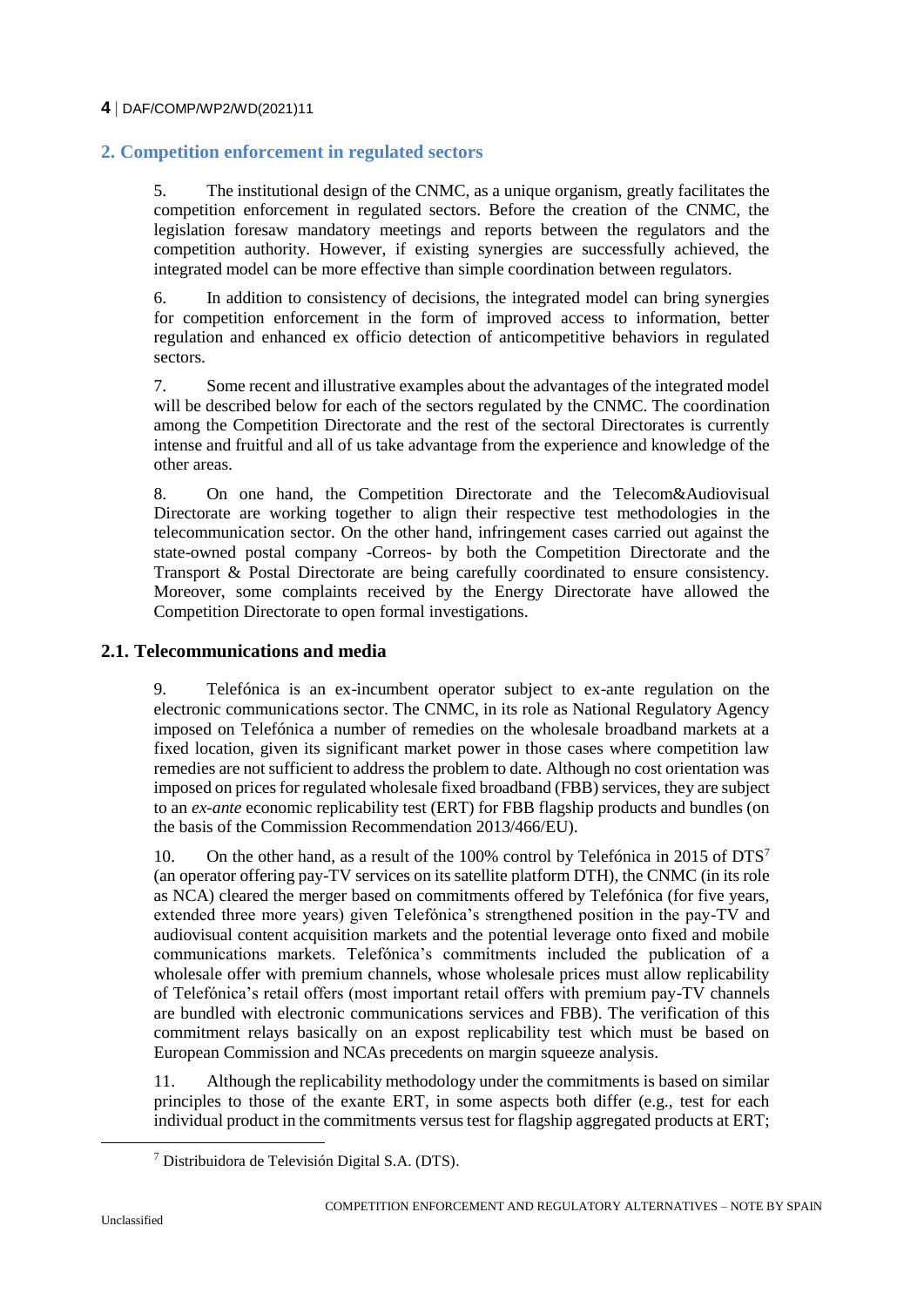client average customer life; treatment of commercial promotions; or application of downstream costs with common costs). In this context, retail product bundles including pay-TV premium channels, FBB and other communications services, need to pass first the exante ERT, while the commitments' replicability test is necessarily expost. Therefore, passing the ERT does not ensure passing the expost test under the commitments.

12. Given that the CNMC embraces under its umbrella both the National Regulatory Authority and the National Competition Authority, the CNMC created a specific working group with the objective of aligning in the best way possible both test methodologies in order to ensure consistency and legal certainty.

## **2.2. Transport**

13. The railway sector provides another good example of the benefits of integrating regulatory supervision and competition policy under the same public authority. As it is well known, domestic passenger rail transport is being liberalized across the EU. In this regard, the close cooperation between the regulatory and competition arms of the CNMC has allowed a complementary approach to address the challenges brought by this liberalization process in Spain (for instance, as regards *[the system planned by the Spanish railway](https://www.cnmc.es/prensa/acuerdo-marco-adif-ilsa-rielsfera-20200407)  [network manager, ADIF, for operators in order to bid for capacity in a long-term basis\)](https://www.cnmc.es/prensa/acuerdo-marco-adif-ilsa-rielsfera-20200407).* 

14. In addition, once the market is liberalized, both regulation and competition policy will work together in order to provide adequate answers to the market problems that will no doubt arise and this joint work will be mutually enriched with the experience and knowledge of each other, as it has happened in the past with the liberalization of freight railway transport (for instance, in competition case *[S/DC/0511/14 RENFE OPERADORA\)](https://www.google.com/url?sa=t&rct=j&q=&esrc=s&source=web&cd=&cad=rja&uact=8&ved=2ahUKEwjD-8LdzIzwAhUTmVwKHUyNA8gQFjAAegQIBRAD&url=https%3A%2F%2Fwww.cnmc.es%2Fsites%2Fdefault%2Ffiles%2Feditor_contenidos%2FNotas%2520de%2520prensa%2F2017%2F20170428_English%2520Summary%2520S-0511-14%2520RENFE.pdf&usg=AOvVaw07Gq9Vi0Unu68CBHpRAXFg).*

## **2.3. Postal services**

15. The Spanish postal sector has been under intense scrutiny since its gradual liberalization starting in 1998. Specifically, the CNMC has dealt with several price-based abuse cases in the postal sector for the bulk mail segment since 2005, related to the prices in the retail market, as well as the wholesale access to the postal network managed by the Spanish incumbent operator (Correos), which is the state-owned company in charge of providing the Universal Service Obligation (USO) for the next 15 years (until 2025) in Spain.

16. The first of those cases dates from 2005 and finished with a commitments decision (the so called conventional termination agreement) between Correos and the former Spanish Competition Authority  $(CNC)^8$ . It was deemed that Correos was applying excessive discounts that led to prices below costs and, at the same time, these loses were cross-subsidised by using the USO Fund. Nevertheless, the CNC ended reversed this conventional termination agreement in 2012 (Case VATC 2458/03 ASEMPRE/CORREOS<sup>9</sup>) with effects from 2010 because competition conditions had changed significantly since its adoption in 2005.

17. This case did have an influence on the regulation of the postal sector, and the CNMC is following this lead when reviewing prices set by Correos, seeking to mitigate any harm on competition in the liberalized postal segment.

18. Moreover, on 22 April 2013, the CNC Council adopted a decision finding that Correos abused its dominant position in the wholesale market for access services to the

COMPETITION ENFORCEMENT AND REGULATORY ALTERNATIVES – NOTE BY SPAIN

<sup>8</sup> Case 2458 SOCIEDAD ANONIMA ESTATAL CORREOS Y TELEGRAFOS (CORREOS)

<sup>&</sup>lt;sup>9</sup> <https://www.cnmc.es/expedientes/vatc245803>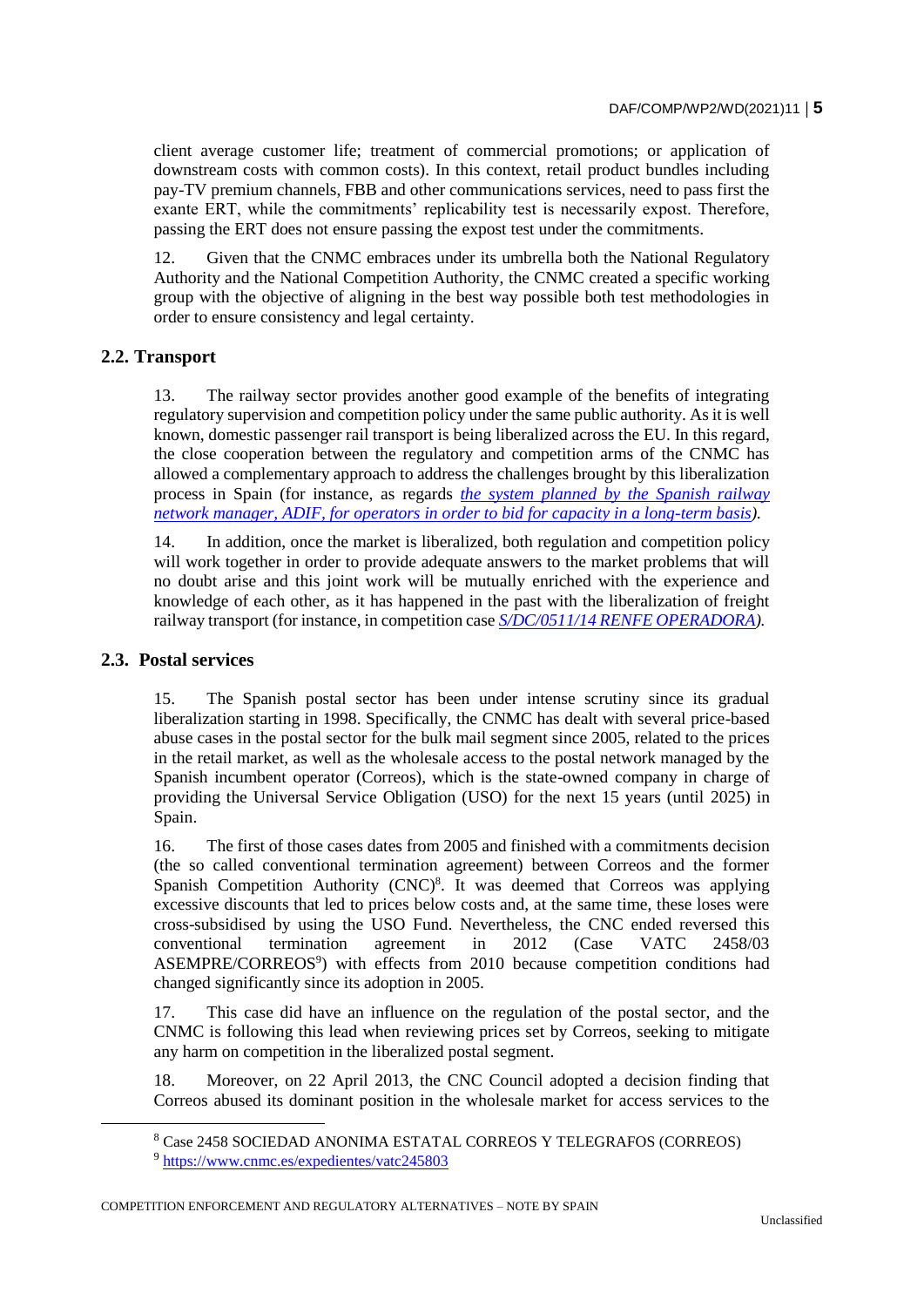public postal network and in the retail services market for administrative notifications<sup>10</sup>. In particular, the CNC Council deemed unjustified Correos' refusal to continue to provide wholesale access services to the public postal network for administrative notifications on the conditions laid down by Article 59.2 of Act 30/1992 (Regulations on Public Administrations and Common Administrative Procedure). The CNC Council found that Correos had thereby infringed Article 2 of the Spanish Competition Act 15/2007 of 3 July 2007 and Article 102 TFEU. This case was confirmed by the Spanish Supreme Court by its judgement of 24th April 2018 , where the Supreme Court stated that Correos, as a provider of the universal postal service, must admit the possibility of other operators accessing the notification service.

19. Later, on 21 January 2014, the CNMC found that Correos had abused of its dominant position on the wholesale market for postal services (access to the public postal network managed by Correos) by offering to its big clients (large senders) significantly higher discounts than those offered to alternative operators who use the USO for equivalent services (Case S/0373/11). Yet, this decision was revoked on 1 July 2015 by the judgement of the Spanish National Court (and after confirmed by the Spanish Supreme Court on 5 February 2018).

20. In these two cases, the Spanish Competition Authority found several problems related to the access of third parties to the wholesale postal network, whose entry must be ensured under conditions of fair competition. And these enforcement cases have had an impact on the regulatory analysis carried out later on when assessing the wholesale postal network access and approving the access contract to Correos postal network, or when assessing access conflicts raised by other postal operators.

21. Finally, regulatory supervision of postal prices has shed light on a recent and ongoing enforcement case against Correos (S/0041/19) which started at the end of 2019. Allegedly, Correos has granted excessive discounts to large senders and this has had an exclusionary effect on competitors in the bulk mail retail market.

## **2.4. Energy**

22. In 2020, the CNMC opened a sanctioning proceeding against Enel Green Power, for an alleged breach of the Competition Law, involving abuses of its dominant position in the market to get access to the electricity grid at certain nodes, with effects on the related electricity generation market. The Competition Directorate opened such an investigation after having analysed several disputes concerning the access to the electricity grid which were carried out by the Energy Directorate. In this specific case, besides the regulatory decision regarding the dispute on the access to the grid, the ongoing investigation from the competition angle in looking into whether Enel has taken advantage of its role as the single handler of the requests to have access to the grid on behalf of the grid manager, to benefit some companies from its same business group.

23. Moreover, the CNMC has recently opened sanctioning proceedings against Audax Renovables, an energy supplier, for an alleged breach of the Spanish Competition Law on unfair practices. The Energy Directorate received several complaints against the company from consumers who had been switched to this supplier without their explicit consent, as required by the sectoral regulation. Thanks to all the information provided by the Energy Directorate, the Competition Directorate launched a probe against Audax for unfair and confusing commercial practices in these markets since 2018 to date, distorting the free competition in the gas and electricity retail market.

<sup>10</sup> Case S/0341/11: CORREOS :<https://www.cnmc.es/node/343799>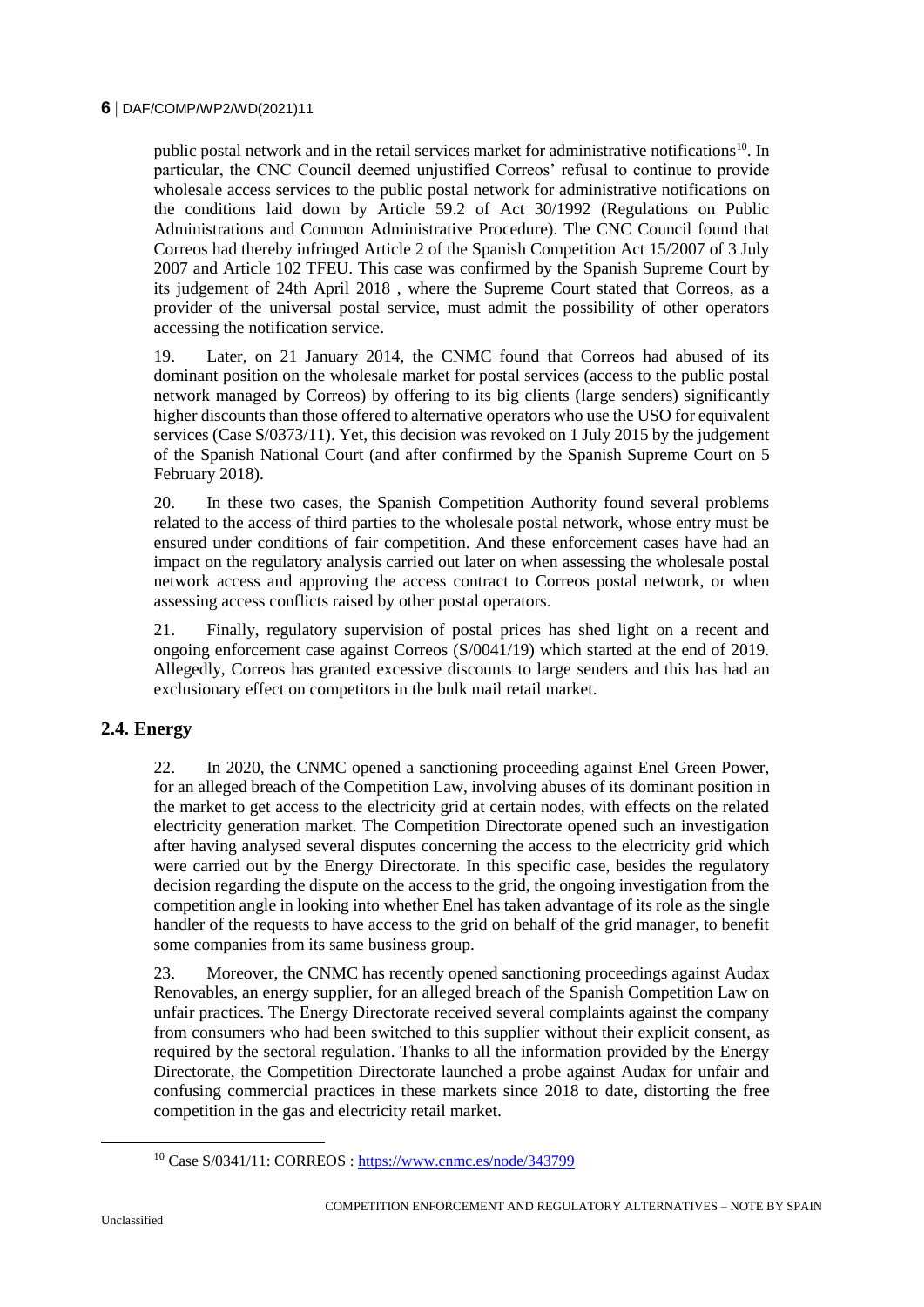## **2.5. Monitoring**

24. The collaboration among Directorates is essential not only during the investigations, but also in order to ensure an accurate monitoring of compliance with the competition decisions, both in merger control and in antitrust procedures.

25. In 2013, the merger consisting in the creation of a joint venture by the oil companies Disa and Shell, for the supply of aviation fuel in the Canary Islands, was cleared subject to remedies<sup>11</sup>. These remedies were aimed at guaranteeing the third-party access to the fuel maritime transport among islands, since it was not foreseen in the sectoral regulation. In  $2016$ , the remedies were extended<sup>12</sup> since the competition in the market had not changed. In order to monitor the evolution of the market and the compliance with the remedies, the Energy Directorate delivered quarterly reports to the Competition Directorate. In March 2021, a formal investigation against Disa has been opened for a potential breach of the commitments related with transparency (on one side, the publication of tariffs and the investment plans in the website and, on the other, the report to the CNMC of the requests and refusals of access)<sup>13</sup>.

26. In the same vein, during the monitoring phase of the antitrust decision sanctioning the vertical agreements among three fuel companies Repsol, CEPSA and BP, the information submitted from the Energy Directorate to the Competition Directorate about the current oil prices in the market has been decisive to determinate the degree of persistence of the practice and to identify some errors in the information transmitted by the fuel stations to the energy Ministry about the contractual relationship between wholesale fuel distributors and retailers. Hence, sharing information within the different units of the CNMC allows for effective enforcement and monitoring of our decisions.

## **3. Competition advocacy and regulation**

## **3.1. General framework**

 $\overline{a}$ 

27. Competition is usually, in the absence of market failures, the best mechanism to ensure maximum efficiency and consumer/general welfare<sup>14</sup>. At the same time, regulation can also pursue legitimate goals, such as the correction of the abovementioned market failures or other reasons of general interest. However, regulation can be subject to two types of flaws<sup>15</sup>:

 Regulatory failure: well intentioned laws may have unintended consequences because of mistakes in ex ante analysis or in design and implementation. The source of this issue might be imperfect/asymmetric information. The authority passing the regulation may lack sufficient knowledge/expertise for an optimal analysis/design/implementation.

<sup>11</sup> Case C/0468/12: DISA/SHELL/SAE/JV [: https://www.cnmc.es/expedientes/c046812](https://www.cnmc.es/expedientes/c046812)

<sup>12</sup> <https://www.cnmc.es/expedientes/vc046812>

<sup>13</sup> [https://www.cnmc.es/prensa/expendiente-sancionador-disa-corporacion-petrolifera-cnmc-](https://www.cnmc.es/prensa/expendiente-sancionador-disa-corporacion-petrolifera-cnmc-20210302)[20210302](https://www.cnmc.es/prensa/expendiente-sancionador-disa-corporacion-petrolifera-cnmc-20210302)

<sup>14</sup> CNMC (2021), *Los beneficios de la competencia para los consumidores* (p. 8-19) <https://www.cnmc.es/guia-competencia-para-consumidores>

<sup>15</sup> CMA (2020), *Regulation and Competition A Review of the Evidence* (¶ 3.6-3.13) *<https://www.gov.uk/government/publications/regulation-and-competition-a-review-of-the-evidence>*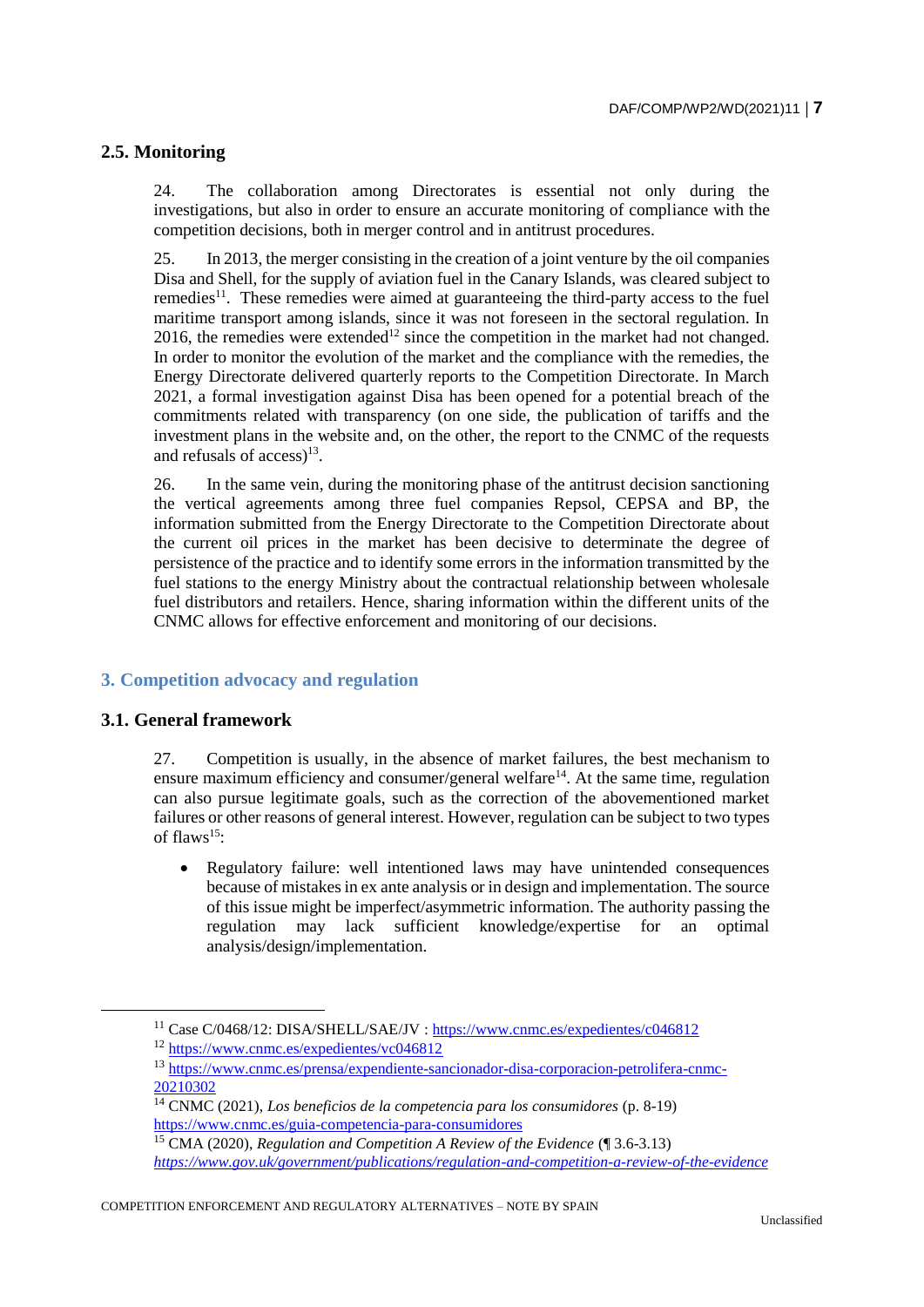Regulatory capture: the regulation is not motivated by general welfare considerations but by private interests, such as the political cycle or the influence of lobbies.

28. Under this setting, the interaction between policy-makers and independent bodies in charge of evaluation is especially important<sup>16</sup>, hence the rationale for advocacy by Competition Agencies. Policy interventions must respect the principles of "better regulation", notably necessity (justified by market failures or other reasons of general interest), proportionality (not generating more harm than the one to be addressed) and minimum distortion (ensuring that the least distortive measure is chosen among all possibilities leading to the same outcome). Other best practices<sup>17</sup> to preserve "good regulation" include ensuring that it is "clear, comprehensible and accessible", since not only the quantity of regulations but also their complexity (e.g. in terms of ambiguity or degree of interconnections with other  $laws<sup>18</sup>$  can affect the outcome.

29. In order to evaluate those principles (especially proportionality and minimum distortion), Competition Agencies can use the OECD Competition Assessment Toolkit<sup>19</sup> in their advocacy role to assess whether a measure limits:

- The number or range of suppliers.
- The ability of suppliers to compete.
- The incentive of suppliers to compete.
- The choices and information available to customers.

30. In their regulatory reports assessing specific measures, Competition Agencies tend to be reactive, i.e. they appraise laws in the pipeline or that have just been passed. Therefore, their realistic role is to minimize distortions in regulations that face trade-offs between competition and other goals.

31. However, advocacy must remain ambitious and proactive. Competition Agencies can try to increase the procompetitive role of new legislation, i.e. by giving priority to those areas where competition and regulation are complementary and where there are not tradeoffs but synergies (*win-win policies*). In some areas, the successful pursuit of goals other than competition can actually be achieved by regulatory reforms that foster competition in different ways:

 By increasing the number or range of suppliers. The entry and expansion of new firms and business models is a fundamental driver of competition and innovation. And it can help to achieve other relevant policy goals. For instance, by removing unnecessary or disproportionate barriers to entry, new business models with a higher degree of economic and energy efficiency can flourish, improving environmental sustainability<sup>20</sup>. Another example can be found regarding health

<sup>16</sup> CMA (2020), *Regulation and Competition A Review of the Evidence* (¶ 1.14-1.15) *<https://www.gov.uk/government/publications/regulation-and-competition-a-review-of-the-evidence>* <sup>17</sup> OECD (2005), *The OECD Reference Checklist for Regulatory Decision-Making*. <https://www.oecd.org/gov/regulatory-policy/35220214.pdf>

<sup>18</sup> de Lucio & Mora-Sanguinetti (2021): *New dimensions of regulatory complexity and their economic cost. An analysis using text mining*. Bank of Spain Working Paper 2107 <https://ideas.repec.org/p/bde/wpaper/2107.html>

<sup>19</sup> OECD (2019), *Competition Assessment Toolkit: Volume 1, Principles*. [www.oecd.org/competition/toolkit](http://www.oecd.org/competition/toolkit)

<sup>20</sup> CNMC (2021), *Los beneficios de la competencia para los consumidores* (p. 8-19) <https://www.cnmc.es/guia-competencia-para-consumidores>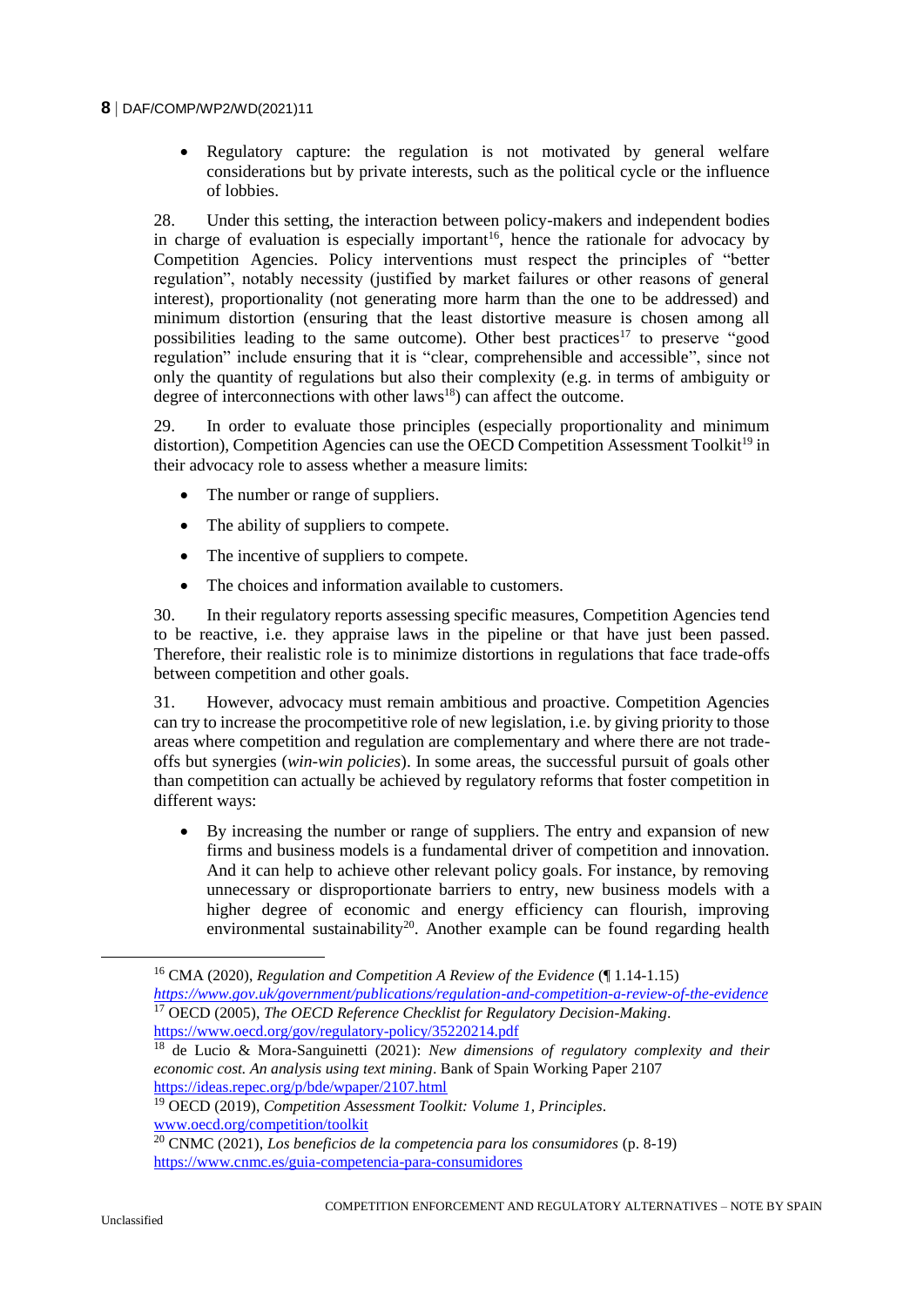objectives, where simplifying administrative procedures affecting critical medical equipment is a procompetitive way of attaining a more efficient and agile delivery of these products<sup>21</sup> (especially relevant in emergency situations such as a pandemic). Barriers to entry and expansion are relevant in data-intensive digital services, such as Fintech activities<sup>22</sup> and online advertising<sup>23</sup>, so interoperability and portability regulation can sometimes be procompetitive too.

- By increasing the ability and incentives of suppliers to compete. Again, environmental goals are a good example where competition is part of the solution. Introducing market-based regulation (such as a *Coasian* cap and trade of emission rights or a *Pigouvian* tax) leaves agents room to comply with the regulation according to their relative comparative advantage, laying the groundwork for innovation, differentiation and competition in business strategies, generating both static and dynamic efficiency. That is why market-based incentives tend to be preferable to Command-And-Control (CAC) regulations which impose choices on  $firms^{24}$ .
- By increasing the choices and information available to customers. In some markets, agents are affected by imperfect/asymmetric information, leading them to suboptimal decisions that may not reward most efficient firms. Therefore, empowering customers with more information can improve their protection and also foster competition on the merits and allocative and dynamic efficiency<sup>25</sup> (since agents would tend to take more-informed decisions). For instance, information asymmetry is very relevant in many areas of financial markets. That is why part of the rationale for open banking policies is to empower consumers with more information on their financial situation, so that they can switch more easily to alternative providers<sup>26</sup>. Another sector where consumers also face information asymmetry is higher education: making more and better information available to students could lead them to take better decisions, generating also appropriate

https://one.oecd.org/document/DAF/COMP/WP2/WD(2020)6/en/pdf

<https://www.sciencedirect.com/science/article/abs/pii/S0739885909000584>

<https://www.cnmc.es/expedientes/ecnmc00118>

<sup>21</sup> OECD (2020), *Removing administrative barriers, improving regulatory delivery*. [www.oecd.org/coronavirus/policy-responses/removing-administrative-barriers-improving](http://www.oecd.org/coronavirus/policy-responses/removing-administrative-barriers-improving-regulatory-delivery-6704c8a1/)[regulatory-delivery-6704c8a1/](http://www.oecd.org/coronavirus/policy-responses/removing-administrative-barriers-improving-regulatory-delivery-6704c8a1/)

<sup>&</sup>lt;sup>22</sup> CNMC (2018). Market Study on the impact on competition of technological innovation in the *financial sector (FINTECH)* E/CNMC/001/18 (p. 49-51)

<https://www.cnmc.es/expedientes/ecnmc00118>

 $23$  CNMC (2020), Contribution to the OECD Roundtable on Competition in digital advertising markets. (p. 9)

 $24$  CNMC (2020), Contribution to the European Commission consultation on competition policy supporting the green deal (p. 9)

<https://www.cnmc.es/en/node/385533>

Santos *et al* (2010), *Part I: Externalities and economic policies in road transport*. Research in Transportation Economics, 28 (1), 2-45 (p. 39)

 $\frac{25}{25}$  Some authors obtain that, when the initial level of regulation is low and economic uncertainty is high, regulation can have a better impact. A potential explanation of this is the role of regulation to reduce legal uncertainty in the cases (by addressing these information issues).

Ash *et al* (2021), *More Laws, More Growth? Evidence from U.S. States*. CEPR Discussion Paper 15629 (p.4)

[https://cepr.org/active/publications/discussion\\_papers/dp.php?dpno=15629](https://cepr.org/active/publications/discussion_papers/dp.php?dpno=15629)

<sup>26</sup> CNMC (2018), *Market Study on the impact on competition of technological innovation in the financial sector (FINTECH)* E/CNMC/001/18 (p. 44)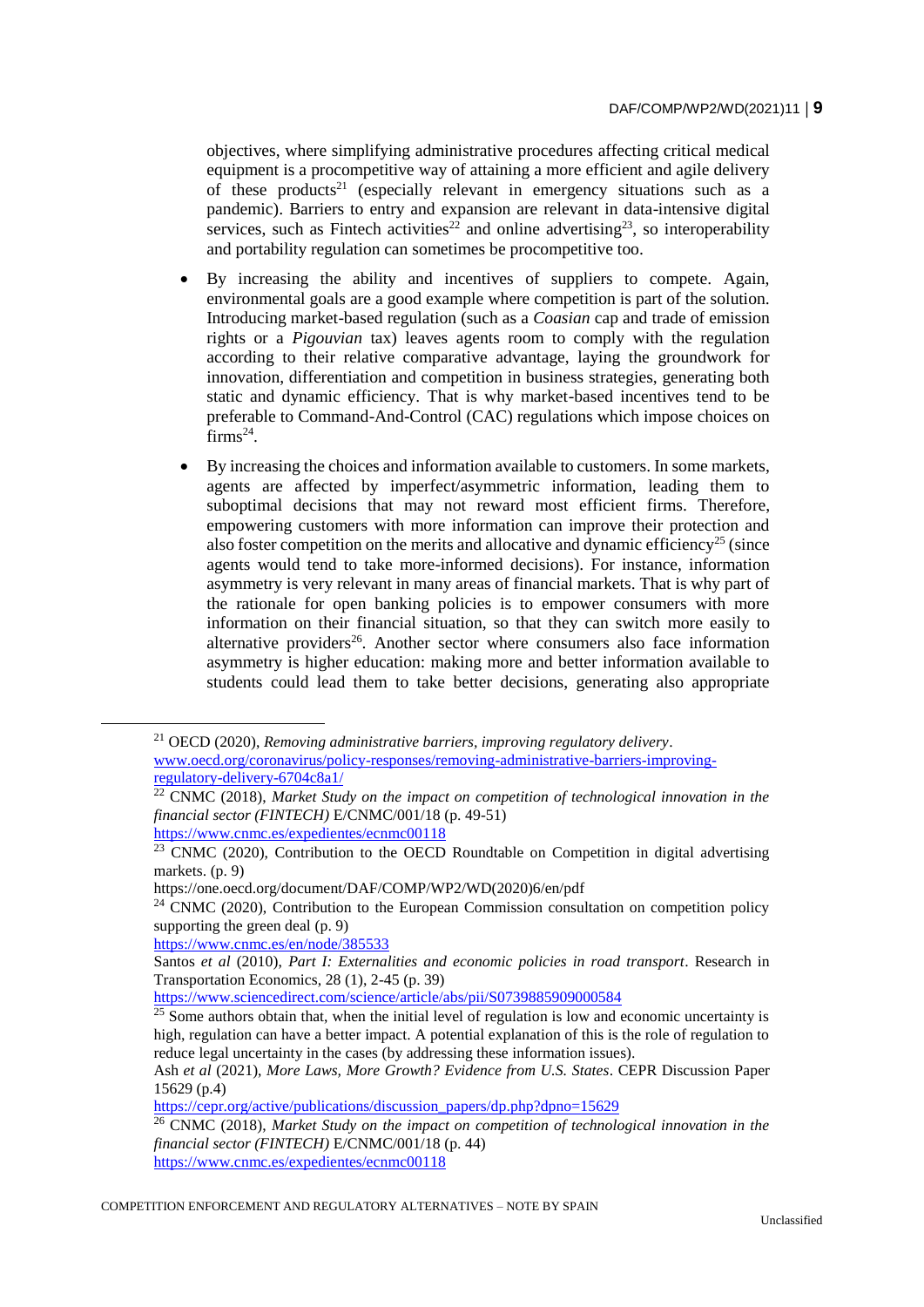incentives for universities<sup>27</sup>. And one area where more transparency is also being explored is digital advertising<sup>28</sup>, e.g. by providing advertisers and publishers more information (about their online campaigns and inventory) in order for them to take optimal decisions (in terms of bids, selection of intermediaries…).

32. In order to be proactive (and ensure that governments and regulators introduce the competition assessment when considering or drafting new legislation), Competition Agencies must deploy their toolkit ambitiously. Apart from traditional tools (such as regulatory reports or market studies), targeted actions for specific groups are needed. For instance, guides and training<sup>29</sup> can be useful for the public sector in the area of good regulation<sup>30</sup> and also in the area of public procurement<sup>31</sup>. And the ambitious and innovative use of communication tools is also important.

33. So far, we have just covered the general framework of the interplay between general regulation and competition. We are going to check whether these ideas remain valid in activities monitored by independent sector regulators.

#### **3.2. Competition advocacy and independent sector regulators**

34. The creation of independent authorities for specific sectors (such as telecommunications, energy, transport and postal services) aims at addressing the two above-mentioned flaws of regulation:

- A dedicated entity can learn and specialize on the sector, reducing information asymmetries and the risk of regulatory failure.
- An independent entity is not motivated by private interests or political considerations, reducing the risk of regulatory capture.

https://one.oecd.org/document/DAF/COMP/WP2/WD(2020)6/en/pdf

See also the European Commission's Proposal on a Digital Markets Act (Articles 5.g and 6.g) [https://eur-lex.europa.eu/legal-](https://eur-lex.europa.eu/legal-content/en/TXT/?qid=1608116887159&uri=COM%3A2020%3A842%3AFIN)

<https://www.cnmc.es/file/190805/download>

<sup>&</sup>lt;sup>27</sup> CNMC (2019), Contribution to the OECD Roundtable on Publicly funded education markets. (p. 2, 5-6)

https://one.oecd.org/document/DAF/COMP/WP2/WD(2019)7/en/pdf

OFT (2015), An effective regulatory framework for higher education: A policy paper (p.5, 37-40) https://assets.publishing.service.gov.uk/media/550bf3c740f0b61404000001/Policy paper on high [er\\_education.pdf](https://assets.publishing.service.gov.uk/media/550bf3c740f0b61404000001/Policy_paper_on_higher_education.pdf)

 $28$  CNMC (2020), Contribution to the OECD Roundtable on Competition in digital advertising markets. (p. 10-11).

[content/en/TXT/?qid=1608116887159&uri=COM%3A2020%3A842%3AFIN](https://eur-lex.europa.eu/legal-content/en/TXT/?qid=1608116887159&uri=COM%3A2020%3A842%3AFIN)

<sup>&</sup>lt;sup>29</sup> Training can be done in open or in specific actions for certain stakeholders. For instance, the CNMC has a programme of training of public employees involved in public procurement. See CNMC (2020). Memoria de actividades 2019 (p. 70)

 $30$  CNC (2008), Recommendations to public authorities for more efficient and pro-competitive market regulation

<https://www.cnmc.es/expedientes/g-2008-01>

CNC (2009), Guide for the elaboration of competition reports

<https://www.cnmc.es/expedientes/g-2008-02>

 $31$  CNC (2020), Guide to public procurement and competition. Phase I. Planning

<https://www.cnmc.es/expedientes/g-2019-02>

CNC (2011), Guide on public procurement and competition

<https://www.cnmc.es/expedientes/g-2009-02>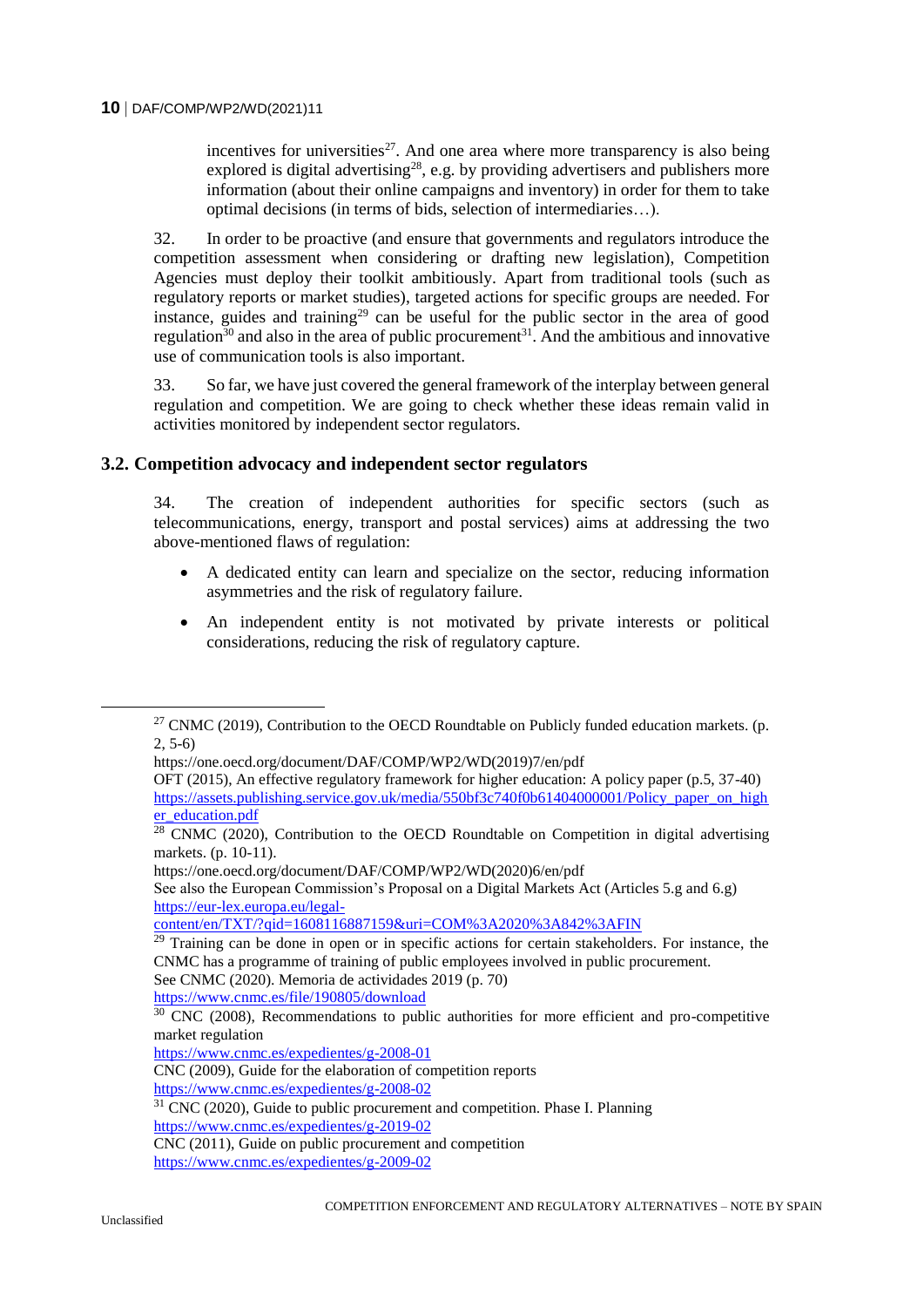35. Nonetheless, competition advocacy is still much needed in regulated activities, since regulators can have multiple goals (ensuring optimal investment, protecting consumers…) other than competition. Some of these sectors are affected by endogenous or technological barriers to entry (such as scale, scope, learning and network economies) and switching costs. Regulation can also distort competition due to price regulation (minimum prices are introduced to remunerate investment and maximum prices are used to protect consumers in a context of monopoly/oligopoly) or due to access regulation.

36. Actually, a competition assessment of regulation is especially important in complex or changing markets<sup>32</sup> and activities under the scope of sectoral regulators (telecommunications, energy, transport and postal services) fit into this description. And the idea of a closer interplay between regulators and bodies in charge of regulatory impact assessment, such as Competition Agencies with an advocacy role, gains relevance<sup>33</sup>. A formal mechanism of coordination (e.g. a memorandum of understanding) between independent sector regulators and Competition Agencies could be established for that purpose.

37. A step forward could be an integrated model such as the one of the Spanish CNMC. The advantages and potential of combining competition and regulation under a single institution have been described above (in section 2), applying both to competition enforcement and advocacy.

38. To sum up, competition advocacy is of utmost importance in regulated sectors. That is why an integrated approach to competition and regulation gains merits. But the institutional design is not decisive. A culture of competition and good regulation across regulators is much more relevant.

39. The interplay between competition and regulation is becoming more relevant following the advent of digitization, as we analyse below.

## **4. New challenges arisen due to digital markets**

 $\overline{a}$ 

40. As we have said above, the interaction between competition and regulation is especially important in complex or changing markets<sup>34</sup> and digital markets are a paradigmatic example of these trends. New issues are arising regarding both horizontal regulation (e.g. consumer privacy and data protection) and the forthcoming specific regulation of digital markets.

## **4.1. Horizontal regulation affecting competition in digital markets**

41. Some forms of horizontal legislation can impact competition in digital markets. Chief among them is the regulation of privacy and data protection, which affects all economic activities but digital markets more especially.

<sup>32</sup> CMA (2020), *Regulation and Competition A Review of the Evidence* (¶ 1.7)

*<https://www.gov.uk/government/publications/regulation-and-competition-a-review-of-the-evidence>* <sup>33</sup> CMA (2020), *Regulation and Competition A Review of the Evidence* (¶ 1.14-1.15)

*<https://www.gov.uk/government/publications/regulation-and-competition-a-review-of-the-evidence>* <sup>34</sup> CMA (2020), *Regulation and Competition A Review of the Evidence* (¶ 1.7, 1.14-1.15)

*<https://www.gov.uk/government/publications/regulation-and-competition-a-review-of-the-evidence>*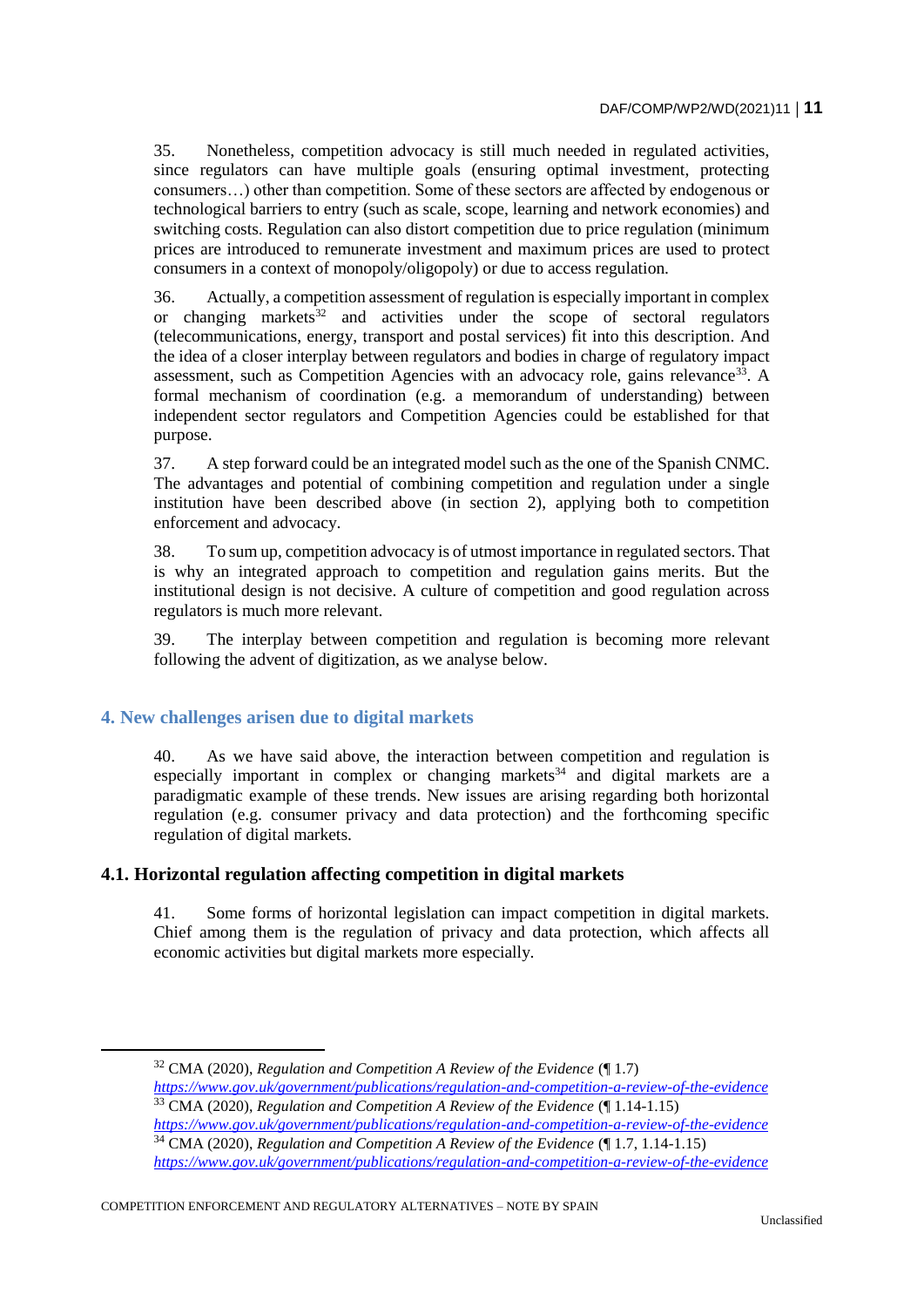42. Data are a variable of competitive advantage in digital services, since they are key to personalize content or advertising. Scale, scope, learning and network economies in digital business models imply that data can become a barrier to entry<sup>35</sup>.

43. Hence, successful digital business models are very intensive in data accumulation, so data are also a variable of competition. Firms can compete offering varying amounts of data collection (privacy) and consumer welfare will be affected by how much data is collected (or by how much privacy/attention is required).

44. Privacy is a legitimate policy goal whose regulation and protection should be attained as efficiently as possible and at the minimum harm to competition. In this regard, it is important to recall that regulations can have unintended effects on competition, also in this area of privacy and data protection<sup>36</sup>. Apart from the fact (common to many regulations) that compliance costs tend to be larger for smaller firms and new entrants, the specific regulation of consumer consent in data collection may be favoring big digital platforms<sup>37</sup>, which get that consent more straightforwardly. This buttresses their competitive advantage in accumulating 1<sup>st</sup> party data.

45. That is why competition is so important in digital markets. Digital markets exhibit barriers to entry (scale, scope, learning and network economies) and switching costs. Therefore, the dynamic and fast-moving nature of these activities means that markets can tip towards very few players if regulation is not appropriate and competition is insufficient.

46. Therefore, the advocacy role of competition authorities is crucial in this regard. In some cases, there will be trade-offs and competition agencies will have to ensure that the legislation is consistent with principles of necessity, proportionality and minimum distortion for a given objective of privacy (as a legitimate goal). But competition agencies are not in the position to assess which level of privacy is optimal.

47. But in other cases there will be *win-win* situations. For instance, an adequate level of competition can ensure that consumers have actually wider choice. This can allow

[https://papers.ssrn.com/sol3/papers.cfm?abstract\\_id=3598130](https://papers.ssrn.com/sol3/papers.cfm?abstract_id=3598130)

[https://papers.ssrn.com/sol3/papers.cfm?abstract\\_id=3560282](https://papers.ssrn.com/sol3/papers.cfm?abstract_id=3560282)

 $\overline{a}$ 

<sup>&</sup>lt;sup>35</sup> CNMC (2020), Contribution to the OECD Roundtable on Competition in digital advertising markets. (p. 7-9)

https://one.oecd.org/document/DAF/COMP/WP2/WD(2020)6/en/pdf

<sup>&</sup>lt;sup>36</sup> CNMC (2020), Contribution to the OECD Roundtable on Competition in digital advertising markets. (p. 13-14)

https://one.oecd.org/document/DAF/COMP/WP2/WD(2020)6/en/pdf

CNMC (2020), Contribution to the OECD Roundtable on Consumer data rights and competition. (p. 11)

https://one.oecd.org/document/DAF/COMP/WD(2020)38/en/pdf

 $37$  Data protection regulation can affect competition through other ways. It is increasing concentration in data markets and undermining efficiency and innovation by restricting integration of independent databases which may lead small agents to take advantage of synergies and scope economies to challenge the position of dominant players. It may also lead to data-driven mergers since databases within the same firm can be combined without restrictions.

Gal, M.S., & Aviv, O. (2020): "The Competitive Effects of the GDPR" Journal of Competition Law & Economics, Volume 16, Issue 3, September 2020, Pages 349–391, <https://doi.org/10.1093/joclec/nhaa012>

Geradin et al (2020). "GDPR Myopia: How a Well-Intended Regulation ended up Favoring Google in Ad Tech" TILEC Discussion Paper No. 2020-012

Batikas, M, S Bechtold, T Kretschmer and C Peukert (2020), "European privacy law and global markets far data", CEPR Discussion Paper DP14475

Johnson et al (2020): "Privacy & Market Concentration: Intended & Unintended Consequences of the GDPR" Available at SSRN:<https://ssrn.com/abstract=3477686>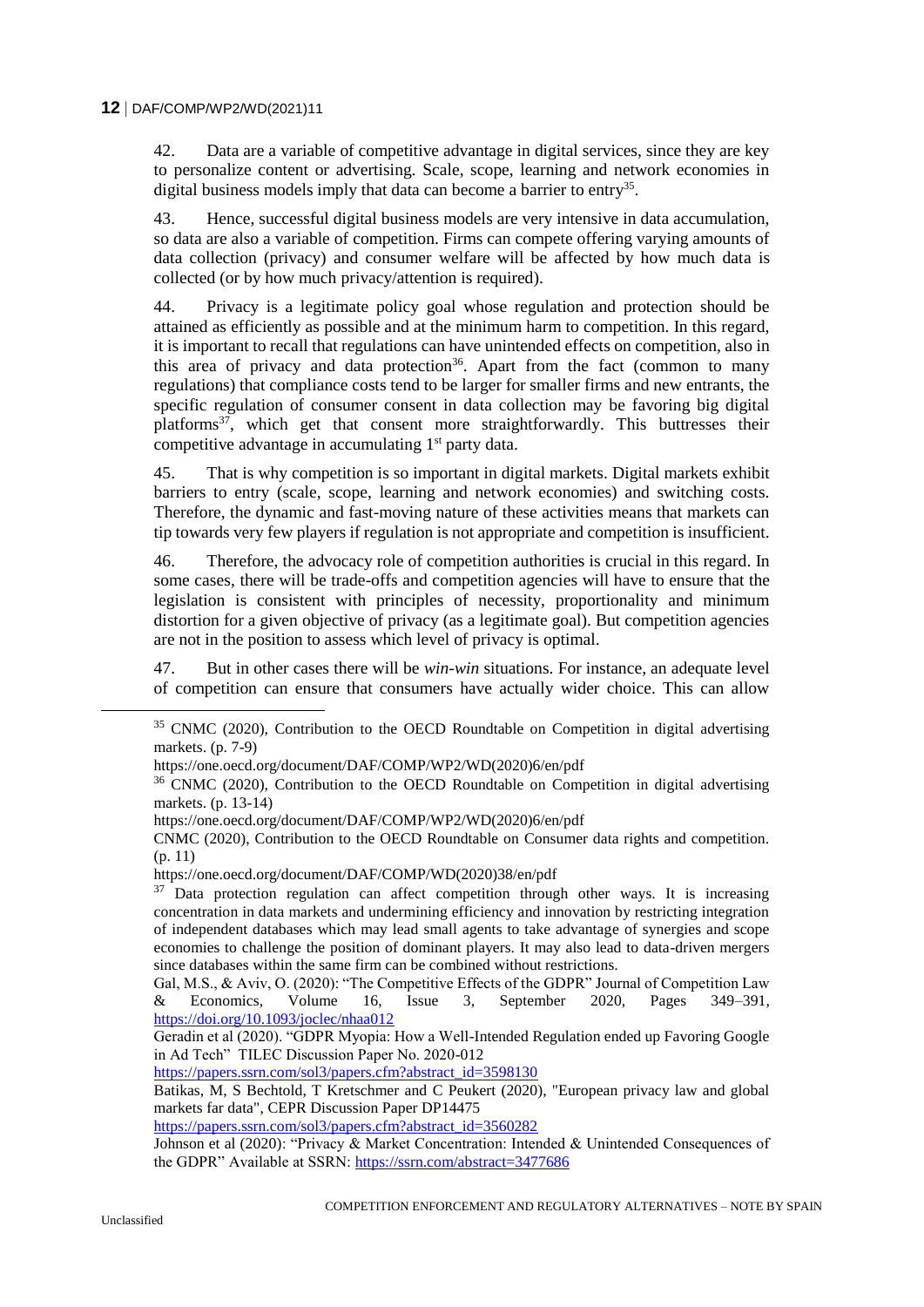alternative business models to flourish. Instead of a *take-it-or-leave-it* solution (where consumers have no option but to allow exhaustive data collection if they want to enjoy some digital services), a menu of alternatives (regarding price, privacy, attention…) could be available through different providers. In this case, more competition can mean more privacy.

48. And, actually, other way of avoiding the problems of horizontal regulation (such as the fact that a *one-size-fits-all* approach takes a bigger toll on small players) is the modulation of obligations in order to affect firms with a higher degree of market power through forms of sectoral regulation. We are going to see how this approach is likely to develop in digital markets.

## **4.2. Specific regulation of digital markets**

49. The issue of market power in digital services is leading many jurisdictions to consider specific regulation<sup>38</sup>. The CNMC has contributed to the debate in the last months<sup>39</sup>, stating the relevance of the interplay between competition and regulation in dynamic and fast-changing markets, like the digital ones. Specifically, some issues must be stressed:

- The consistency between competition and regulation is of utmost importance. Therefore, the main aim should be to minimize the risk of overlaps to reduce uncertainty. Clarity in the drafting of the regulation must be safeguarded although at the same time some flexibility is needed to ensure that the framework is futureproof (capable of responding to current challenges while also adapting to possible future challenges)
- The regime must tackle specific gaps of the current system, where competition policy is perhaps not suitable. Consequently, it has to target preponderant players with significant market power. Although a case by case analysis is still warranted. Remedies, if needed, have to be proportionate to each market situation, considering also efficiencies.
- Competition policy will remain relevant in digital markets. New regulatory schemes will not deal with all players/conducts/contexts/concerns. Therefore, competition policy, with its ability to balance competitive harms and efficiencies and its flexible and ambitious toolkit, will continue being a valid instrument.

50. To sum up, competition policy and a prospective sectoral regulation will coexist in digital markets. Their synergies and complementarities must be exploited to ensure an optimal outcome.

## **5. Conclusions**

51. The interaction of competition policy (both enforcement and advocacy) with horizontal and sectoral regulation is of utmost relevance. An integrated institutional model

<sup>&</sup>lt;sup>38</sup> See, in the case of the European Union, the European Commission's Proposal on a Digital Markets Act

[https://eur-lex.europa.eu/legal-](https://eur-lex.europa.eu/legal-content/en/TXT/?qid=1608116887159&uri=COM%3A2020%3A842%3AFIN)

[content/en/TXT/?qid=1608116887159&uri=COM%3A2020%3A842%3AFIN](https://eur-lex.europa.eu/legal-content/en/TXT/?qid=1608116887159&uri=COM%3A2020%3A842%3AFIN)

 $39$  CNMC (2020), Position paper for the public consultation on the Digital Services Act (DSA) and a New Competition Tool (NCT)

<https://www.cnmc.es/en/node/385524>